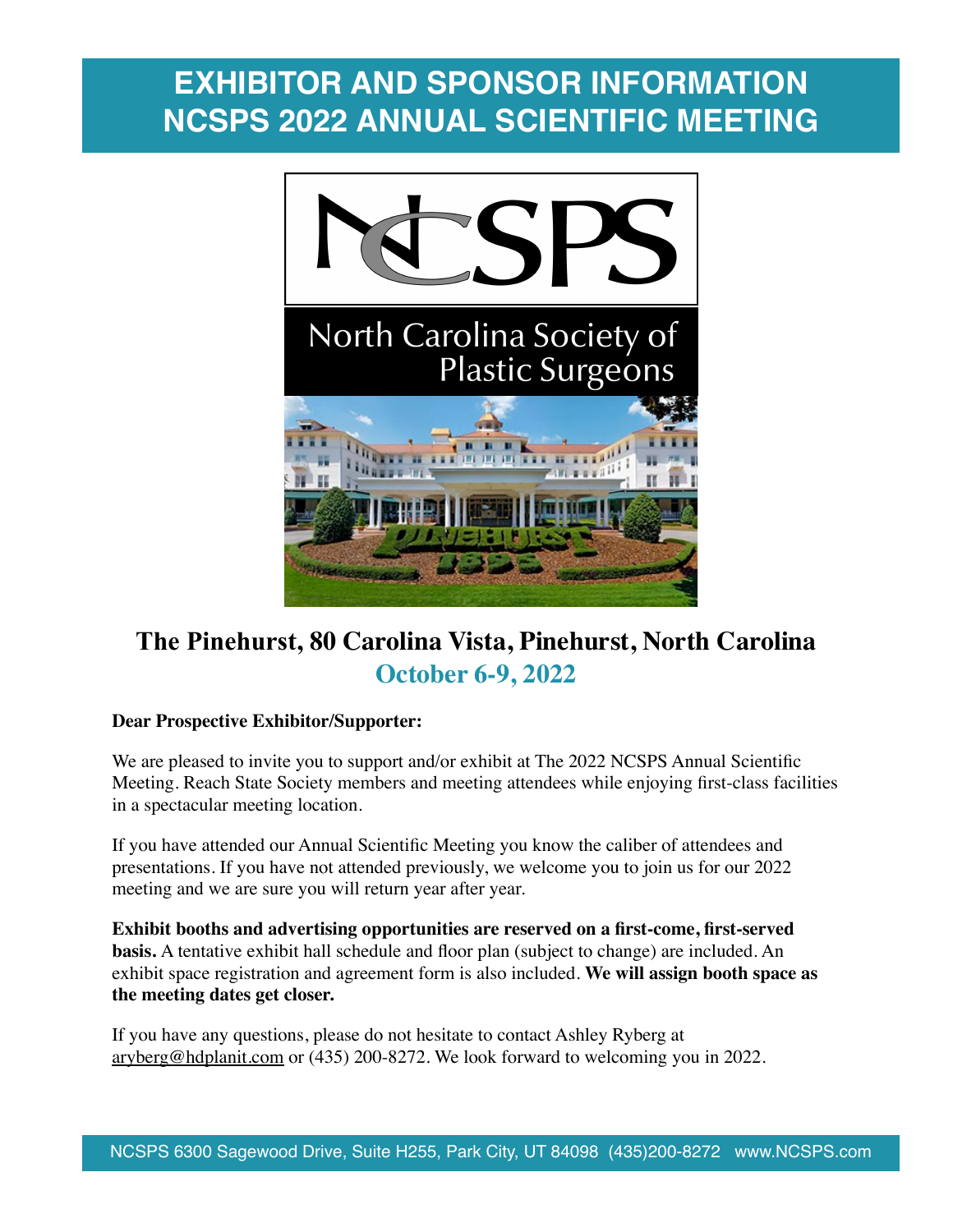## EXHIBITOR REGISTRATION & AGREEMENT

## **NCSPS 2022 Annual Scientific Meeting October 6-9, 2022 - The Pinehurst**

## **Exhibitor Registration and Agreement Form**

| Principal Contact (Responsible for coordination and communication with meeting<br>planner):<br><u> 1980 - Jan James James James James James James James James James James James James James James James James J</u> |                                                                 |                                                                        |                                                                                              |
|---------------------------------------------------------------------------------------------------------------------------------------------------------------------------------------------------------------------|-----------------------------------------------------------------|------------------------------------------------------------------------|----------------------------------------------------------------------------------------------|
|                                                                                                                                                                                                                     |                                                                 |                                                                        |                                                                                              |
|                                                                                                                                                                                                                     |                                                                 |                                                                        |                                                                                              |
| Yes, we will exhibit at the 2022 NCSPS Annual Scientific Meeting. See Page 4 for<br>diagram of exhibitor space.                                                                                                     |                                                                 |                                                                        |                                                                                              |
|                                                                                                                                                                                                                     |                                                                 |                                                                        | <b>Diamond Exhibitor \$5,500</b> $(2 \text{ (two) 6-foot tables: Placed in prime location)}$ |
|                                                                                                                                                                                                                     | $\frac{1}{2}$ Standard Exhibitor \$2,850 (1 (one) 6-foot table) |                                                                        |                                                                                              |
|                                                                                                                                                                                                                     |                                                                 | NEW Advertising Options Available on Pages 6 and 7. Don't be left out! |                                                                                              |
| $\frac{1}{2}$ Page Ad \$1500                                                                                                                                                                                        |                                                                 | __ Full Page Ad \$2000                                                 |                                                                                              |

## **TOTAL ENCLOSED** \$ \_\_\_\_\_\_\_\_\_\_\_\_\_\_\_\_\_

REPRESENTATIVES: Please list the names of all representatives who will be at the 2021 NCSPS Meeting in conjunction with your exhibit. Registration for up to (2) representatives is included in the registration fee. An additional \$275.00 registration fee (\$300.00 on-site) is required for an additional representative. Maximum four (4) representatives per exhibit booth. Each exhibit booth consists of a six (6) foot table-top display. Cancellation of booth space requested in writing prior to July 15, 2022, will be considered. No cancellations will be considered after July 15, 2022.

Questions? Contact Susan Russell at [srussell@hdplanit.com](mailto:srussell@hdplanit.com) or by phone at (435) 200-8272.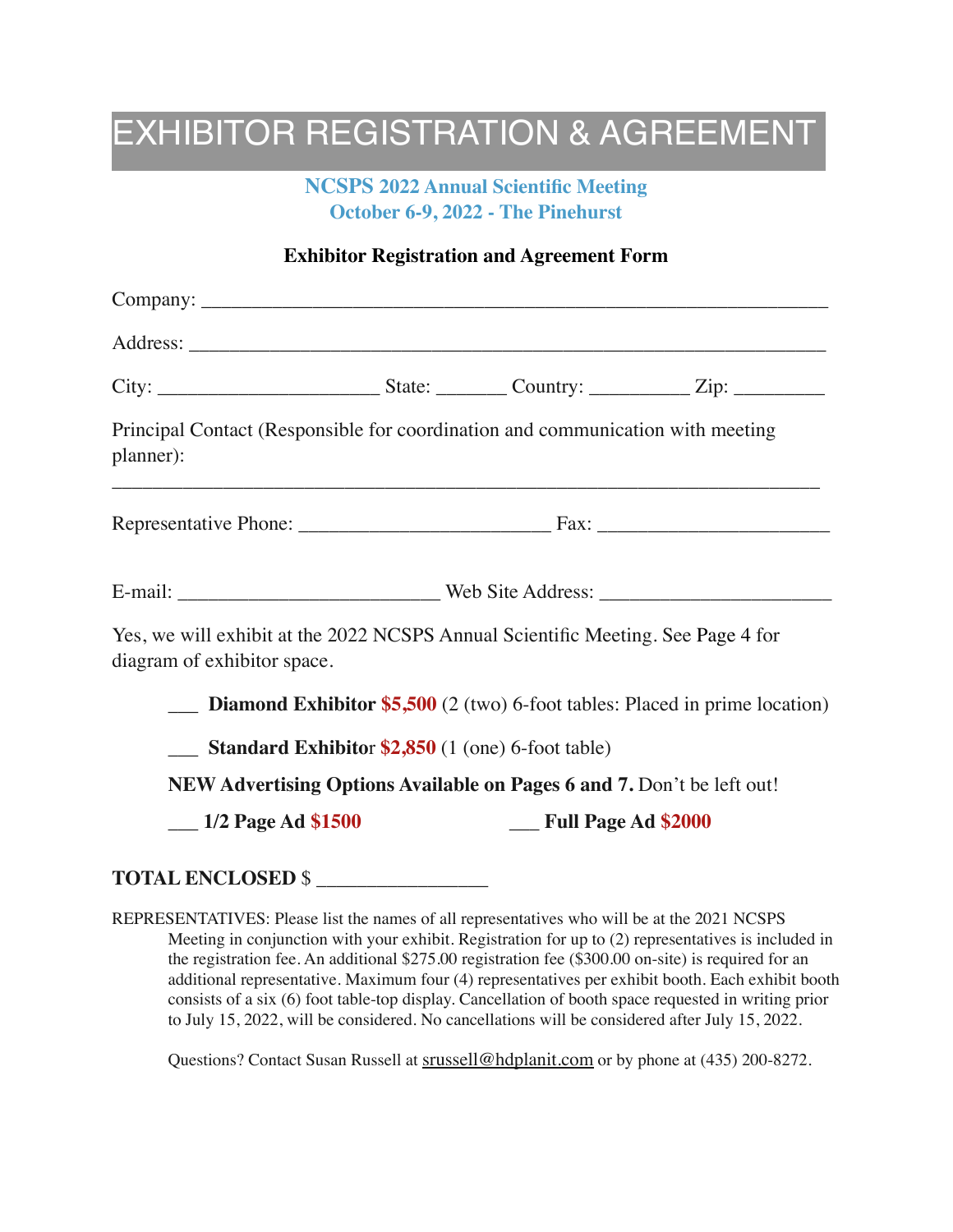| Payment by check or credit card. (Visa and Master Card Only) |              |  |  |
|--------------------------------------------------------------|--------------|--|--|
| Credit Card Payment: ____Visa ____MC                         |              |  |  |
|                                                              |              |  |  |
| 3 digit: Phone number: Phone numbers                         |              |  |  |
| Name on Credit Card: <u>Name on Credit Card:</u>             |              |  |  |
| Signature:                                                   | <b>Date:</b> |  |  |

The **total** contracted amount **must** be paid with this application form. The total fee must be received prior to space being assigned. Please make checks payable to: North Carolina Society of Plastic Surgeons (NCSPS). To secure your exhibit space e-mail the form or fax.

#### **If Paying by Check: Mail agreement form and payment to: NCSPS / ATTN: Susan Russell 6300 Sagewood Drive, Suite H255 Park City, UT 84098**

**Attestation**: On behalf of my company, I have read, understand and agree to the terms and conditions set forth in the *General Information and Conditions of Exhibitor Agreement (pages 7-11)* sections of this prospectus. In addition, I agree that my company will abide by all ACCME regulations regarding corporate support as they are now and as they may be amended.

**NAME:\_\_\_\_\_\_\_\_\_\_\_\_\_\_\_\_\_\_\_\_\_\_\_\_\_\_\_\_\_\_\_\_\_\_\_\_\_\_\_\_\_\_\_ DATE:\_\_\_\_\_\_\_\_\_\_\_\_\_\_\_** 

**SIGNATURE:** 

Please see the following page for the exhibit space layout. You may request a particular booth at the time your exhibitor agreement is received and paid in full. Space is on a first come basis and a requested booth may be denied due to an earlier competitor company assignment.

**If Billing Address is different than above, please list it below.** 

| <b>Billing Address:</b> |               |      |  |
|-------------------------|---------------|------|--|
| <b>City:</b>            | <b>State:</b> | Zip: |  |
| <b>Phone Number:</b>    |               |      |  |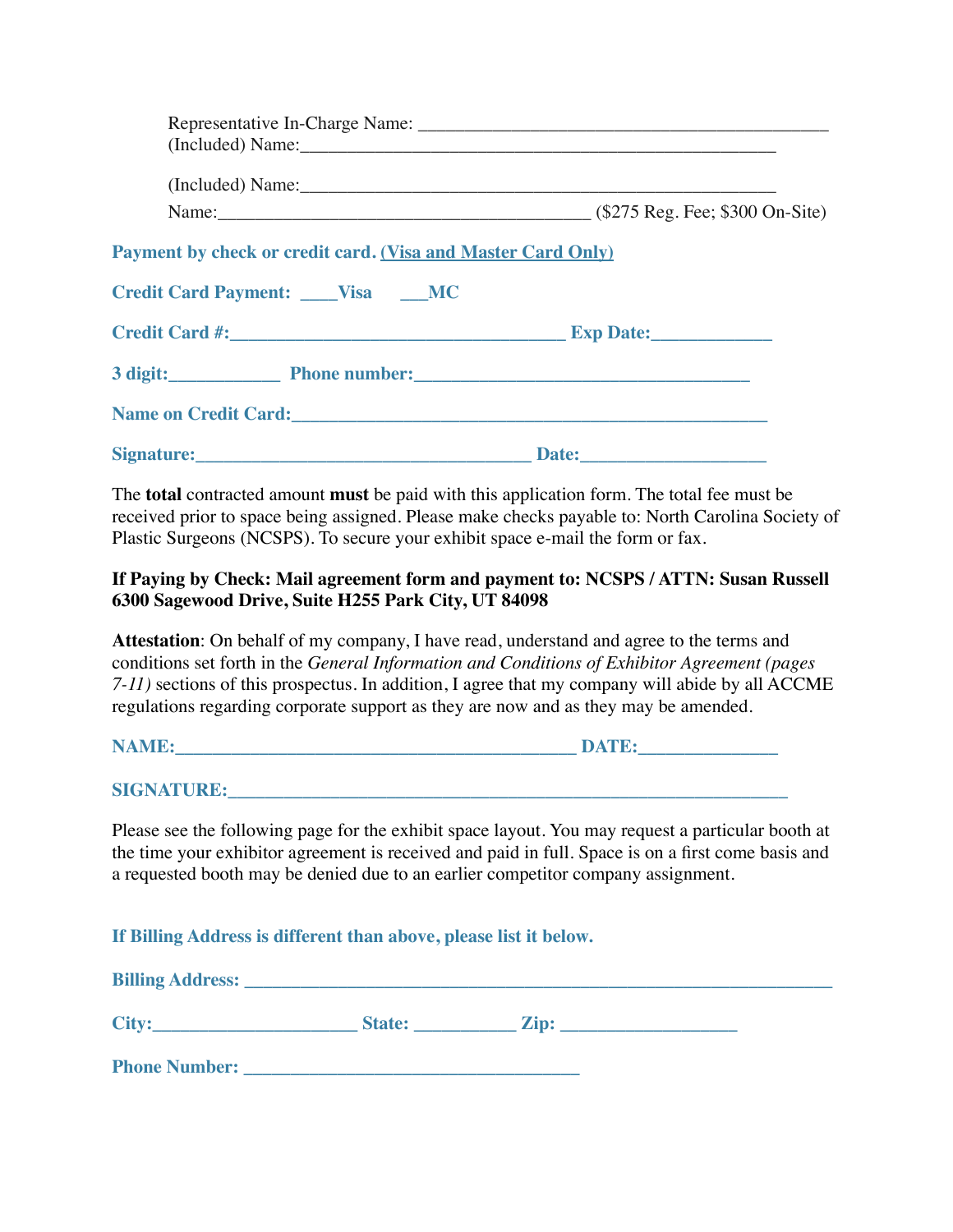

Ross/Tufts/Olmsted for Plastic Surgeons Copy - October 5, 2022, 12:00 PM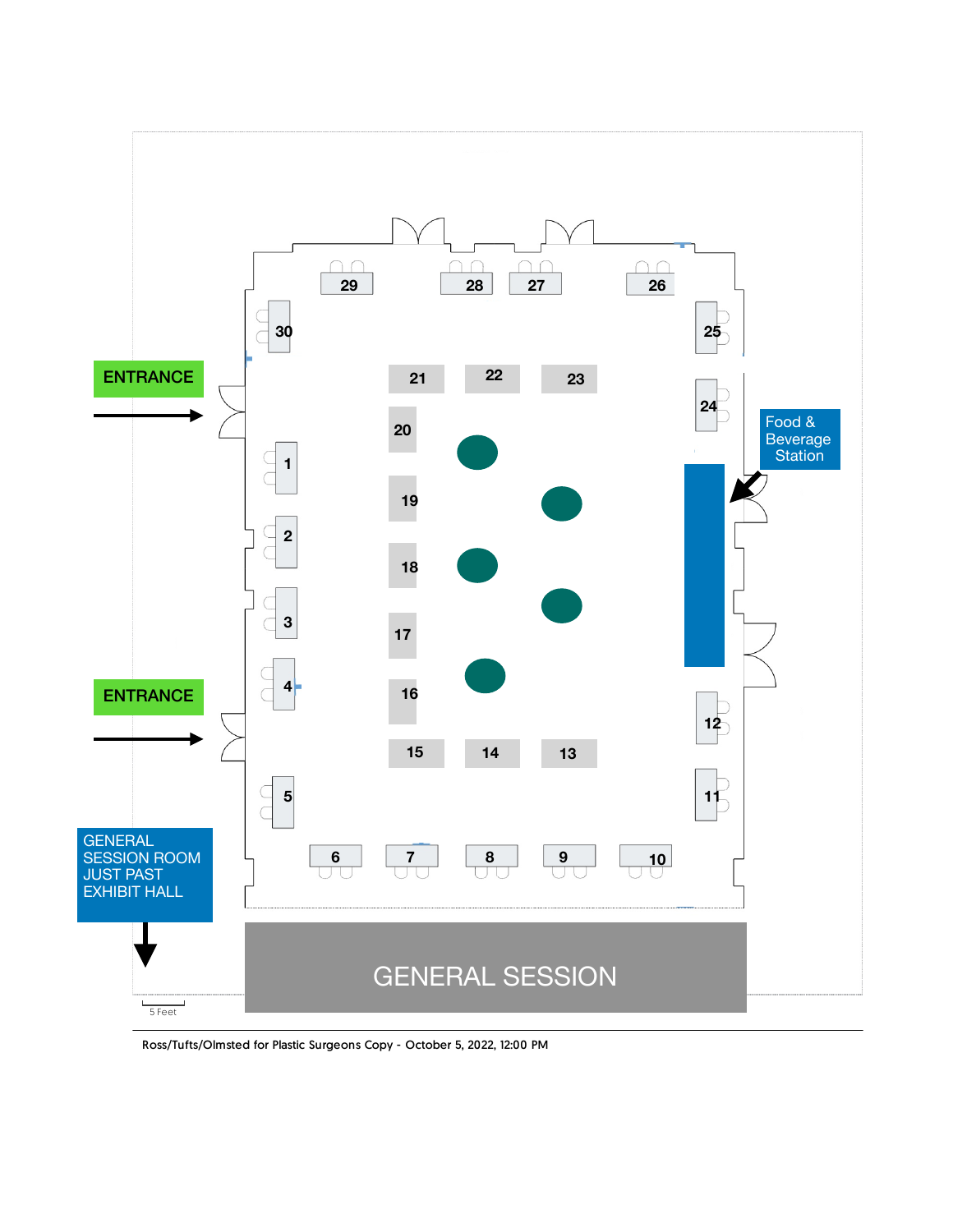## 2022 ADVERTISING & EXHIBITOR OPTIONS

## **Exhibit Opportunities**

## **Diamond Exhibitor \$5,500**

1 (One) **Diamond Exhibit Space Prime Location** (2 (Two) 6-foot tables - See Diagram of Diamond Location on **page 5.**) Limited to two companies. Prime Location with two 6' tables Recognition by NCSPS President Special Signage in Exhibit Hall (Society Approved) Logo and Description on Printed Exhibitor Materials Invitation to the Friday Evening Reception

### **Standard Exhibitor Space \$2,850**

1 (One) **Exhibit Booth** (1 (One) 6-foot table) Logo and Description in Printed Exhibitor Materials Exhibitor Acknowledgement in Program Complimentary Continental Breakfast and Breaks Invitation to the Friday Evening Reception

## **Advertising Options**

**1/2 page Ad** in Meeting Program **\$1,500** Limit 1 per company - Four 1/2 page Ads available Please provide print-ready artwork. Specs: 7.25" x 4.5" with  $1/8$ " bleed on all sides.

### **Full page Ad** in Meeting Program **\$2,000**

Limit 1 per company, first come first served placement basis - Two full page Ads available Please provide print-ready artwork. Specs: 7.25" x 8.75" with 1/8" bleed on all sides.

**Society Corporate Support Disclaimer**: Printed company logos and/or company notations will comply with the rules and regulations of the ACCME. Educational content and industry support will be separated to adhere to ACCME regulations, as mentioned above and in verbal recognition as the Society deems appropriate.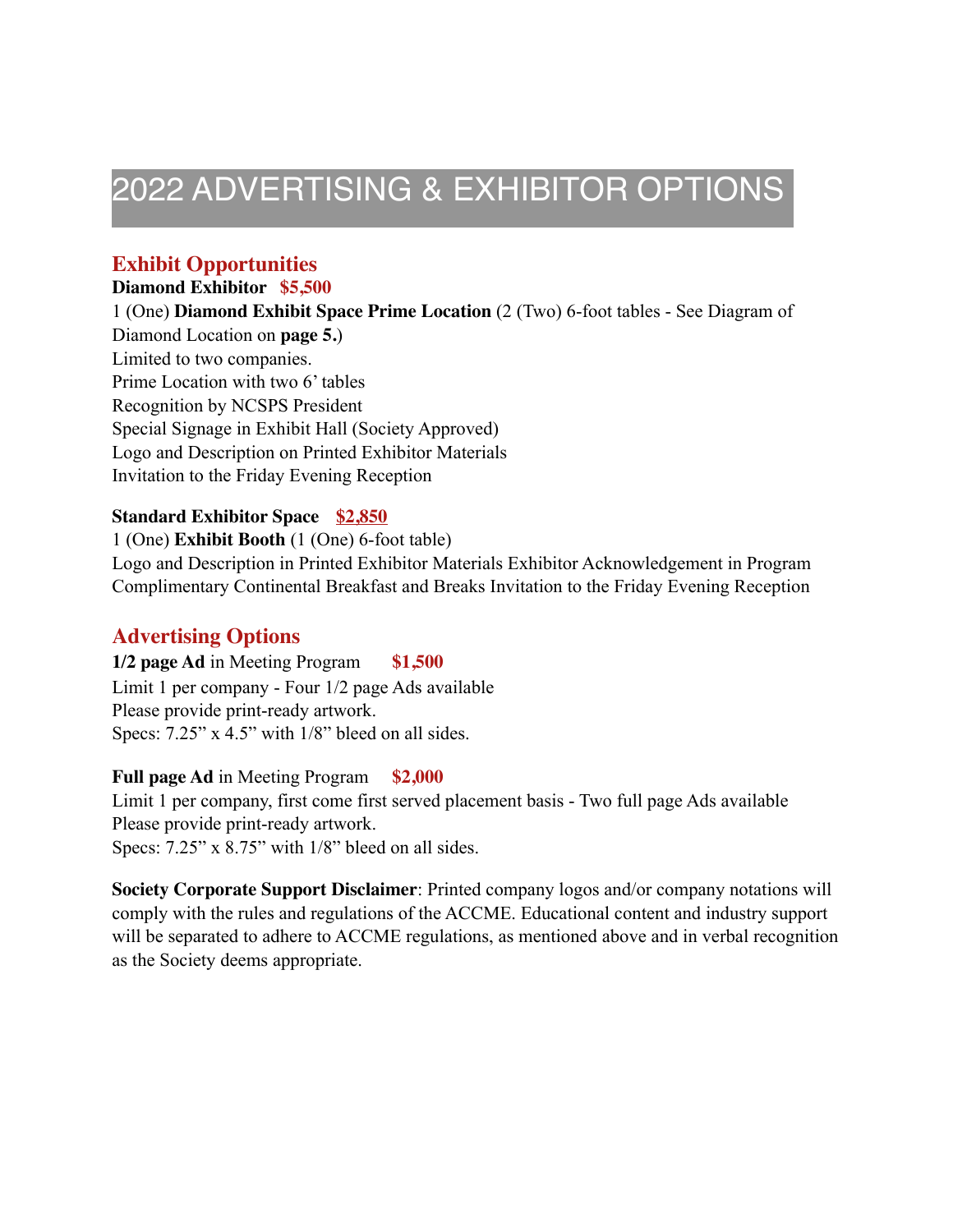## 2022 ADVERTISING & EXHIBITOR OPTIONS

## **Additional Support Options**

#### **Registration Lanyards customized with your company's name and/or logo \$3,500**

#### **Annual Women in Plastic Surgery Event - \$3,500**

Networking and mentoring event for women plastic surgeons and plastic surgery residents. Lunch will be served. Location at hotel TBD.

#### **Resident Georgiade Competition - \$2,500**

Resident paper competition.

#### **Be our WIFI sponsor - prominent signage - \$1,500**

WIFI for ALL. Also comes with a smart device charging stations to place at you booth and one will be placed at the registration desk noting your sponsorship!

#### **Friday Welcome Reception - October 7, 2022 \$7,500**

Host the welcome reception on Friday evening. The Reception will be attended by approximately 150 meeting attendees and exhibitors. This social event is a "mixer" with heavy hors d'oeuvres and networking opportunities.

Includes Special Signage (Provided by and approved by NCSPS),Your company's name and logo in all meeting materials and posted on our website

#### **Friday Golf Sponsorship - October 7, 2022 \$2,500**

One on one time with attendees and golf for two reps.

#### **Saturday Gala Dinner - October 8, 2022 \$10,000**

Host the Gala Dinner on Saturday night. The Reception will be attended by approximately 150 meeting attendees. This upscale seated dinner event with entertainment will be the perfect opportunity for increased exposure for your company and one-on-one time with our guests. Includes Special Signage in the Exhibit Hall and at Event (Provided by and approved by NCSPS),Your company's name and logo in all meeting materials and posted on our website,

#### **Daily Continental Breakfast\* - Friday & Saturday \$2,500/day Daily Breaks\* - Friday & Saturday \$1,000/day Friday Lunch\* - October 7, 2022 \$2,500**

\*Meals and breaks set for all meeting registrants and will be served in the exhibit area. Meals and breaks will be attended by approximately 150 attendees.

Special Signage in the Exhibit Hall (Provided by and approved by NCSPS) Special Mention and Signage at designated event.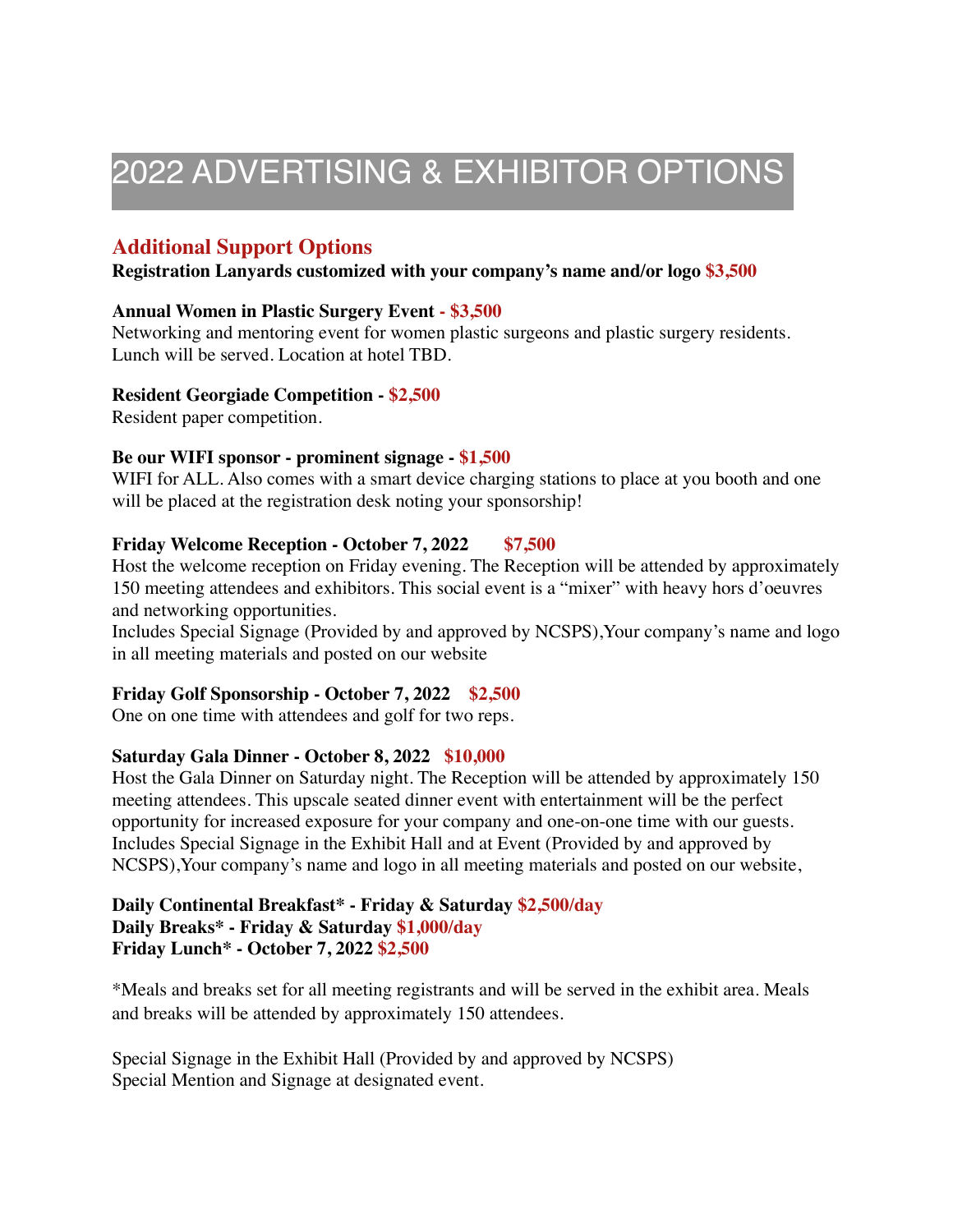# GENERAL INFORMATION

## **BADGES:**

Two complimentary badges will be issued for each exhibitor for each paid booth. The fee for each additional badge is \$275 (\$300 on site), for a maximum of four (4) representatives per table. Name badges will be required for entrance to our Exhibit Room.

## **CANCELLATION POLICY:**

In the event of cancellation, refunds will be made if notification of cancellation is received in writing prior to July 15, 2022. A 15% processing fee applies. Refunds will not be made for cancellations made after July 15, 2022.

## **EXHIBIT AND SPONSOR CONTACT INFORMATION:**

Susan Russell, (435) 200-8272 or e-mail: srussell@hdplanit.com Applications may be e-mailed to one of the above addresses to reserve your space.

**Checks must be mailed to: NCSPS - North Carolina Society of Plastic Surgeons ATTN: Susan Russell 6300 Sagewood Drive, Suite H255 Park City, UT 84098 Tel: 435-200-8272 Fax: 435-487-2011** 

## **EXHIBIT FEES:**

Diamond - 2 (Two) 6 - foot tables for table-top display only: **\$5,500**  Standard Exhibitor - 1 (One) 6 foot table for table top display: **\$2,850 See page 4 for exhibit details.** 

## **EXHIBITOR REGISTRATION:**

Exhibitors may register and set-up beginning at 1:00 PM on Thursday, October 6, 2022. Name badges and information will be available at that time at the registration desk. No daily breakdown is required. Exhibits will be open beginning Friday, October 7, 2022 and end on Sunday, October 9, 2022.

## **EXHIBITOR REPRESENTATIVE:**

The exhibiting company will name one person as its duly authorized representative, who is responsible for the exhibit and hereby accepts and assumes all responsibility for all representatives or alternates in attendance at it's exhibit throughout all exhibit periods. Please notify meeting representatives at any time if there are any changes. ALL MEETING INFORMATION IS SENT TO THE PRIMARY CONTACT'S ATTENTION.

## **HOTEL INFORMATION AND RESERVATIONS:**

The 2022 NCSPS Annual Meeting will be held at: The Pinehurst, 80 Carolina Vista Pinehurst, NC 28804 Hotel reservations at our special room block are open - check **[NCSPS.com](http://NCSPS.com)** for the link.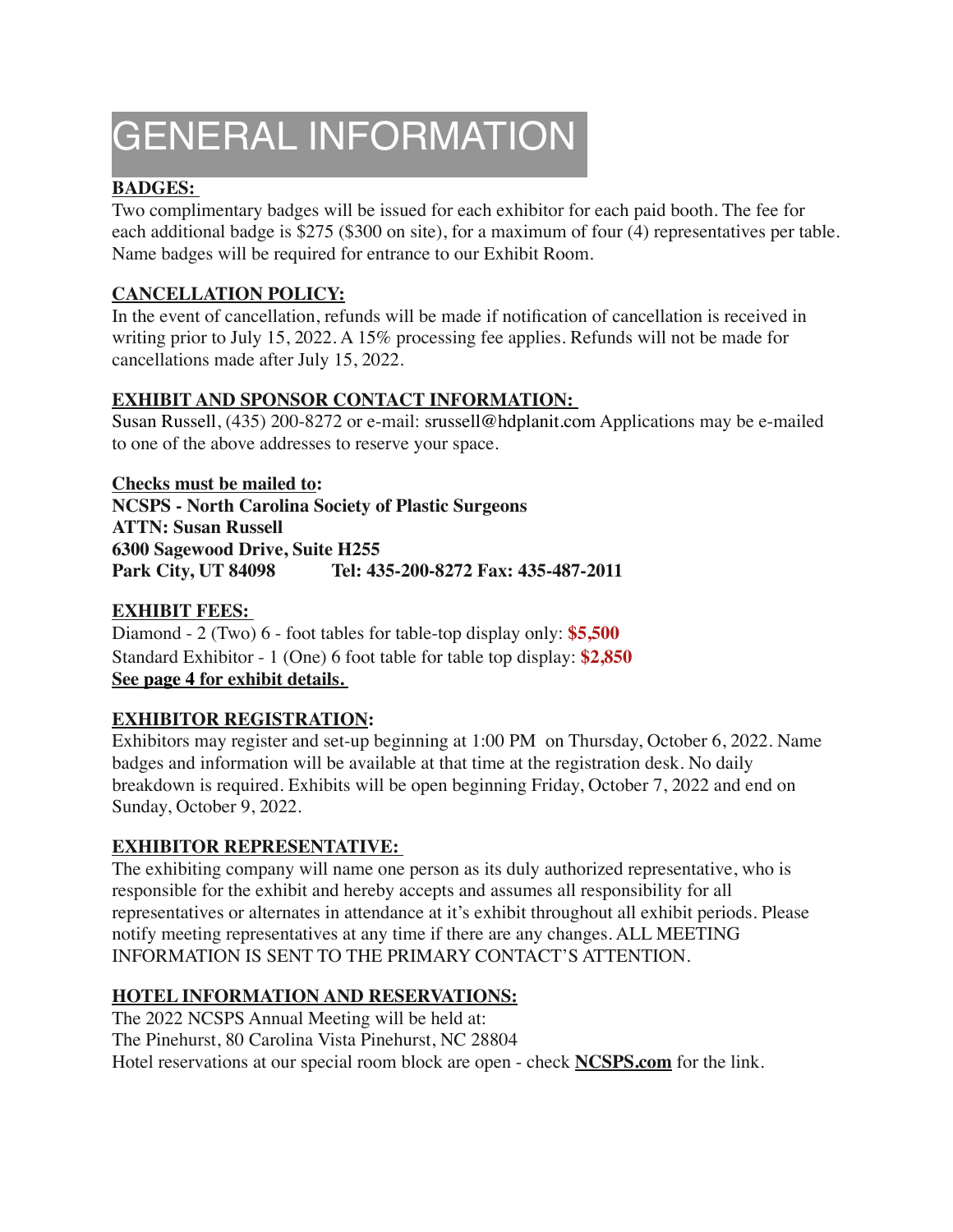#### **HOURS OF EXHIBIT OPERATIONS:**

**Thursday, October 6, 2022**  1:00 PM - 6:00 PM Set-Up Only **Friday, October 7, 2022** 7:00 AM - 2:00 PM 6:30 PM - 8:00 PM Welcome Reception **Saturday, October 8, 2022** 7:00 AM - 1:30 PM **Sunday, October 9, 2022** 7:00 AM - 1:30 PM

**Each day's breakfast and coffee/refreshment break services will be held in the exhibit rooms. These meals are provided for our Exhibitors as well as our Registrants. Please join us Friday evening for our reception in and amongst the Exhibitors. The NCSPS Golf Tournament will be on Friday afternoon and details will be available soon. Exhibitors are welcome to participate (fees apply).** 

#### **DISMANTLING OF EXHIBITS:**

All exhibits shall remain intact until the meeting adjourns on Sunday - October 9, 2022.

#### **INSTALLATION OF EXHIBITS:**

Each paid exhibitor booth space will consist of one 6 foot table top display, table linens and (2) chairs will be provided. Diamond exhibit booths will have two 6 foot table tops for display with a connector table. The exhibit area is carpeted. Your company name and logo will be listed in our exhibitor information and placed in each attendee registration folder. Additional equipment i.e. special electricity equipment, telephone/internet, etc. are to be provided by the hotel at the exhibitor's expense.

All set-up and teardown of exhibits is the responsibility of the exhibitors. Should you require additional assistance, please contact the Omni directly. Any additional enhancement that cannot be contained to the top of the tables is prohibited. Banners, flags, or free-standing booths are permitted as long as it does not interfere with or block a neighboring exhibitor. All exhibits, equipment, displays, literature, video, and audio equipment, etc. must be contained within the allotted table space. Exhibits not adhering to these rules and regulations will be dismantled onsite at the exhibitor's expense with no refund.

### **SHIPPING & DELIVERIES OF EXHIBITOR DISPLAYS**:

We strongly advise that you ship materials in advance to the Hotel to assure that your exhibit arrives in a timely fashion. Shipments to the Omni Grove Park Inn will be received up to (7) days in advance and hotel holding and delivery charges will be the responsibility of the exhibiting company. If you are shipping boxes directly to the hotel, please ship with the following label information to:

**The Pinehurst, Attn:** Your company name**, NCSPS Exhibit 80 Carolina Vista Pinehurst, NC 28374**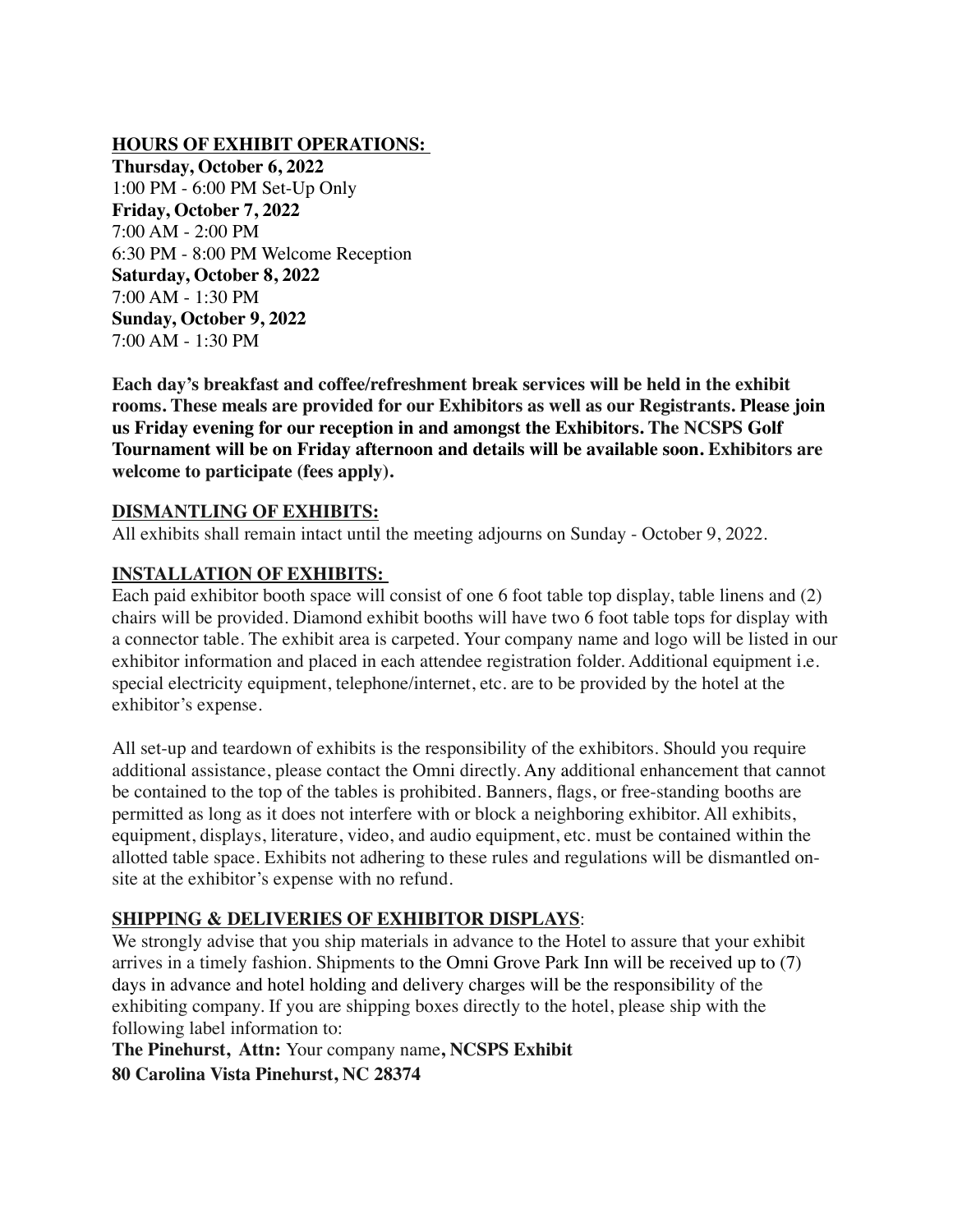## CONDITIONS OF EXHIBITOR AGREEMENT:

- **1. Assignment of Space:** Booth space will be decided on a first-come, first-served basis based on the date of receipt of the Exhibitor Registration & Agreement Form, full payment and direct company competitors. Exhibitors may request a particular booth space although final decision will be determined by NCSPS. Once space is assigned, an exhibit may only be moved with the mutual consent of NCSPS and the specified exhibitor.
- **2. Payment**: Exhibit space will be assigned once full payment is received.
- **3. Cancellations**: Cancellations in writing to NCSPS on or before, **July 15, 2022,** will receive a refund of the exhibit fee minus a \$50 processing fee. No refunds will be made for cancellations received after **July 15, 2022**.
- **4. Care of Exhibit Space**: Exhibitors must maintain and keep their exhibit booth and the contracted space in good order, at their expense.
- **5.** Insurance: In all cases, exhibitors wishing to insure their goods must do so at their own expense. Please send NCSPS proof of insurance.
- **6. Protection of Exhibit Space**: Nothing shall be posted, tacked, nailed, screwed, or otherwise attached to columns, walls, floors, or other parts of the hotel without the permission of NCSPS and/or a representative of the hotel. Packing, unpacking, and assembly of exhibits shall be done in designated areas and conform to instructions of NCSPS or hotel representatives.
- **7. Default Occupancy**: **An exhibitor who fails to occupy contracted space is not relieved of the obligation to pay for such space at the full rental price.** NCSPS shall have the right to use that space upon the show's opening.
- **8. Use of Space**: Exhibits will only be permitted in the official exhibit area established by NCSPS.
- **9. Cancellation or Relocation of Meeting**: If cancellation or relocation of the meeting is due to circumstances within NCSPS's control, NCSPS's liability will be limited to a refund of fees to the exhibitor. If NCSPS has no control over the cancellation or relocation, NCSPS will have no liability of any kind, but may at its discretion, refund any fees paid by the exhibitor.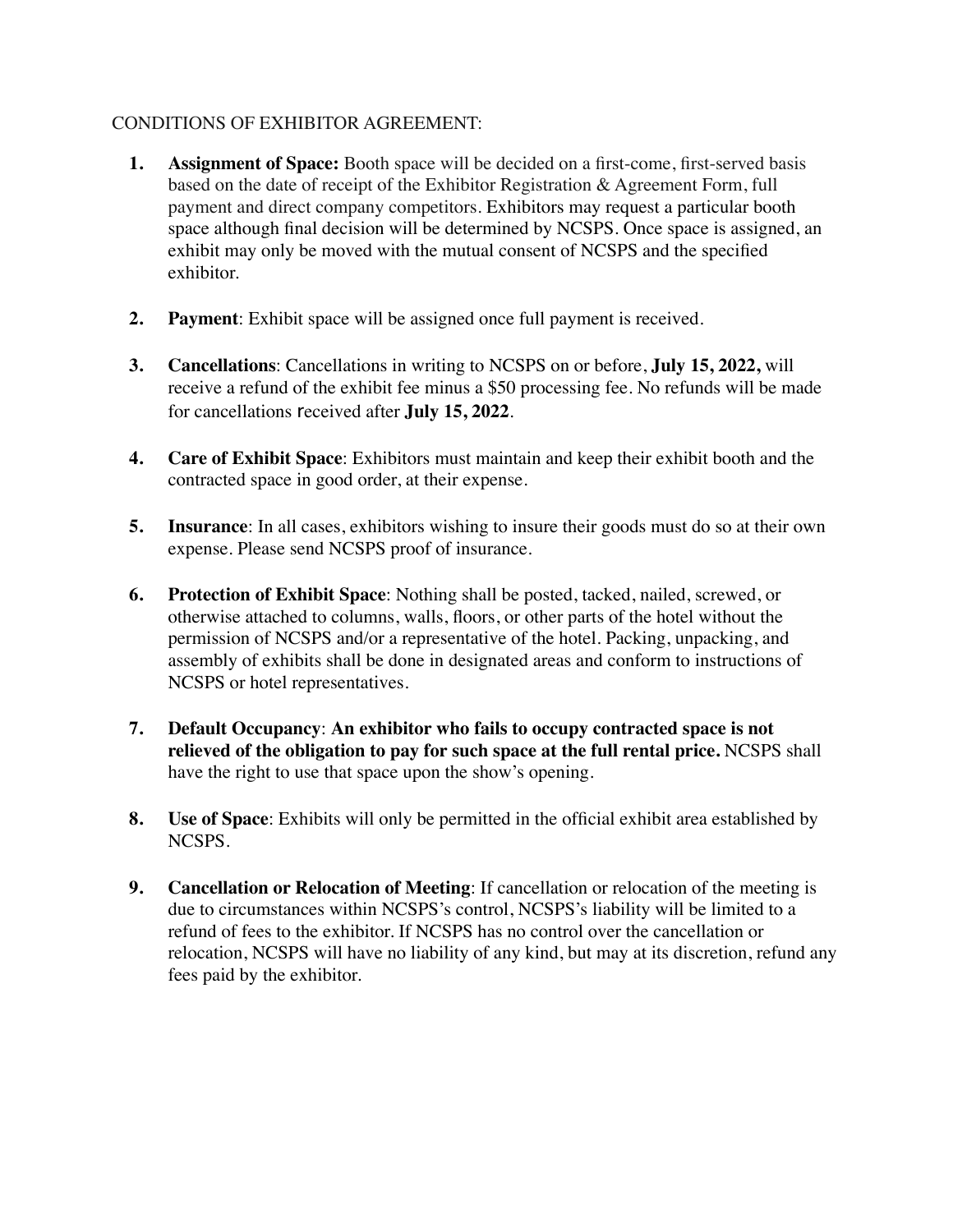- **10. Liability**: NCSPS does not assume any responsibility for the protection of property of the exhibitor or their representatives, or of the property used in connection with the exhibit, from theft, damage, or destruction. Small or easily portable articles shall be properly secured or removed after exhibit hours and placed in safekeeping by the exhibitor. The exhibitor agrees to hold NCSPS harmless from all such claims and claims of liability of any kind arising from the activities of the exhibitors, its representatives, or from the display or use of property of the exhibitor. NCSPS shall not be liable for failure to provide space to an exhibitor if non-delivery is due to destruction to the building or the exhibit space.
	- **11. Distribution of Printed Material**: Distribution of materials by exhibitors or their agents is limited to the area rented by the exhibitor. Flyers or other printed material may NOT be delivered to hotel rooms of NCSPS registrants without advance permission from the resort and NCSPS. Any costs for such authorized distribution shall be the sole responsibility of the exhibitor. Other than the above, advertising circulars, brochures, etc. may only be distributed from exhibit tables and may not be placed in any meeting room or in the NCSPS registration area.
	- **12. Exhibitor Seminars, Lectures, Food Functions, Etc**: Exhibitor agrees not to conduct, sponsor or promote any general seminars, lectures or clinics without written approval from NCSPS during a CME meeting. Any proposed seminar, lecture or clinic should not be arranged on any day or evening that NCSPS has functions provided for attendees, such as receptions, gala dinners, faculty dinners, etc. Furthermore, companies agree to refrain from inviting or hosting an event with any faculty member or meeting presenter to any seminar, lecture or clinic. All such proposed functions must be approved by NCSPS prior to scheduling and a fee may be required. No ad boards or special meetings by an exhibiting company should be held during the course of any NCSPS meeting. Off site dinners are permitted.
	- **13. Attendee List**: Company agrees that any Society mailing lists received as a part of this agreement may only be used to promote Company's participation in the Exhibit Hall at this official Society event. Further, Company agrees that nothing in this agreement is meant to provide an endorsement (express or implied) of the company's products or services, nor is Company granted the right to hold any social or other event at the Society's chosen meeting venue that is not considered an official NCSPS event. The opportunity to host a non-sanctioned event may be considered through a separate contract with the Society. Details of such a contract, and any associated fees, are to be negotiated separately.
	- **14. Food or Beverage in Exhibitor Booths**: No food, beverages or tobacco products of any type may be sold or distributed from an exhibitor table.
	- **15. Price List**: Advertisements, exhibit materials or promotion may include prices, but shall not make price comparisons with competitive products.